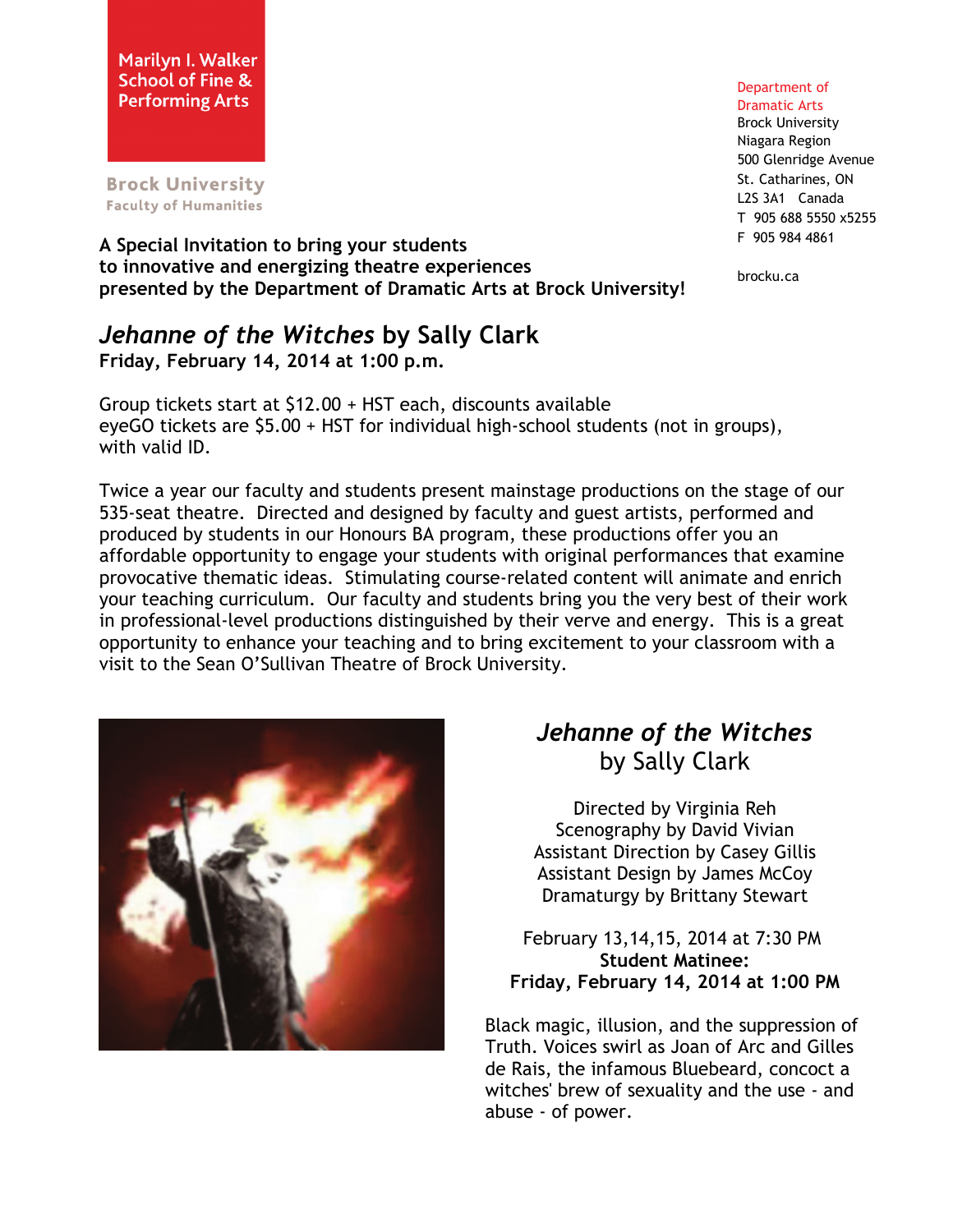The Department of Dramatic Arts of the Marilyn I. Walker School of Fine and Performing Arts is proud to present this play by Canadian playwright Sally Clark. Ms Clark was part of a wave of female playwrights in the 1980s who wrote plays about notable women from a female perspective. The play is mostly based on solid historical fact; Clark weaves her magic through unique interpretation and theatricality.

In *Jehanne of the Witches* Clark explores the relationship between Joan of Arc (Jehanne, an older form of the French Jeanne) and Gilles de Rais, the notorious Bluebeard - warrior, alleged mass murder of young boys, scientist and one of France's first theatrical producers. It is historically accurate that Jehanne and de Rais fought together at the pivotal battle of Orleans and that after Jehanne's death de Rais staged a theatrical extravaganza in Orleans celebrating that victory. Clark's research into the period took her deep into the pagan worship that competed with the early Christian Church. An important element of that worship was of the Moon Goddess. When the Church failed to wean the populace from their Old Religion gods, it simply transformed them into Christian saints. In Clark's play Joan's voices are Old Religion goddesses, who are identified as saints. The playwright was drawn to the notion of the pagan feminine religion being overcome by the male Church. That transition was far from peaceful - Jehanne was among the first of millions of women to be burned at the stake, the vast majority for witchcraft (in Jehanne's case for heresy). A substantial number of men met the same fate, including Gilles de Rais. Both Jehanne and de Rais were later exonerated.

#### **Artistic Direction**

In her introduction to the play, Sally Clark writes, "This play is about Magic, Truth and Illusion: three themes to be juggled in the air and kept aloft". The play is very fluid, jumping back and forth between different time frames and mixing fact and fiction. We have therefore chosen a sort of flashback/flash forward approach. In our production Gilles de Rais is in a perpetual hell or purgatory where he is condemned to endlessly relive the events of his life from his first contact with Jehanne to his own death. The team has been influenced by gaming and fantasy media. The play is also something of a mystery, challenging the audience to question at every turn. The script was originally performed by 8 actors (4 women, 4 men), who played over 20 roles, with women playing both male and female roles. This is significant because the play also addresses questions of gender identity. Our cast of 10 performs the production in the same manner.

#### **Curriculum Ties**

This production of *Jehanne of the Witches* will provide an opportunity for corresponding study in the following curricular subject areas: Women's studies, Religious studies, Gender studies, Languages (French, English, Latin), Medieval and Renaissance studies, Theology, History, and Comparative literature.

#### **Student Matinee Booking**

The student matinee for *Jehanne of the Witches* is Friday, February 14, 2013 at 1:00 p.m. held in the Sean O'Sullivan Theatre on the Brock University campus. Tickets for the student matinee start at \$12 for each student and teacher. To book your school,